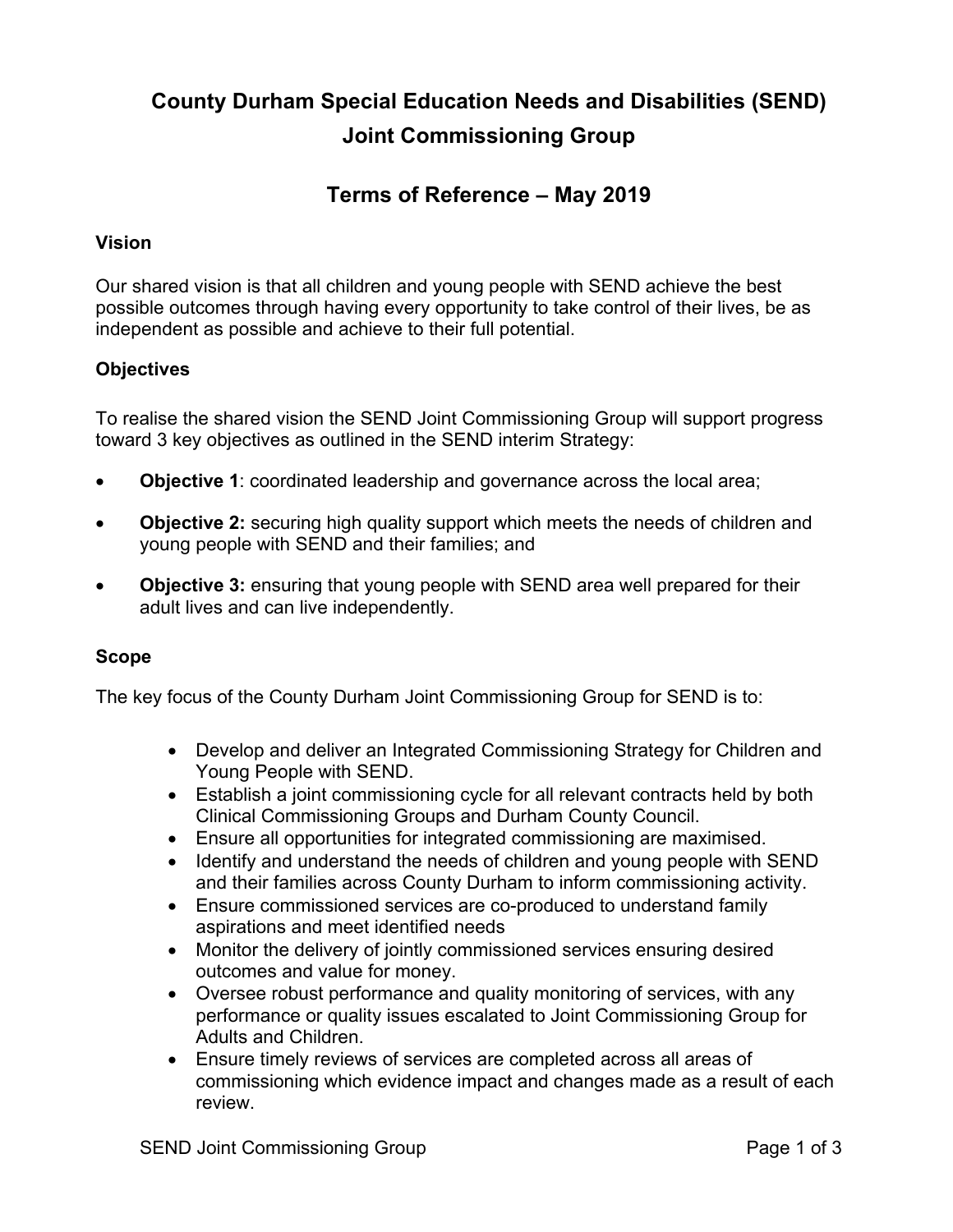- Provide effective management of the provider market, understanding barriers, capacity to ensure gaps in service provision for children and young people with SEN/D can be met.
- Assessing equality issues in relation to decommissioning of services;
- Examining emerging policy developments;
- Developing a strategic forward plan for commissioning and procurement activity, which will inform the Council's Market Position Statement.

#### **Group membership**

- Strategic Commissioning Manager, Durham County Council
- Commissioning Delivery Manager, North of England Commissioning Support
- Commissioning & Development Lead, NHS North Durham Clinical Commissioning Group,
- Designated Clinical Officer, NHS North Durham Clinical Commissioning Group
- Commissioning, Planning and Policy Officer, Durham County Council
- Commissioning, Planning and Policy Officer, Durham County Council
- Commissioning, Planning and Policy Officer, Durham County Council
- Commissioning, Planning and Policy Officer, Durham County Council

#### **Meeting frequency**

Meetings will be held six weekly.

#### **Administration**

Provided by the office of the Chair.

#### **Agendas and minutes**

Where feasible, the agenda and all supporting papers will be sent to members of the group 7 days prior to the meeting.

Should a member of the group wish to place an item on the agenda, any supporting papers should be made available, so they can be circulated to all members before the meeting.

A note of the meeting, covering key actions and issues, will be circulated electronically to all members following approval of the Chair, normally no later than five working days after the meeting has taken place.

#### **Quorum**

The meeting will be considered quorate if there are representatives from both the local authority and health.